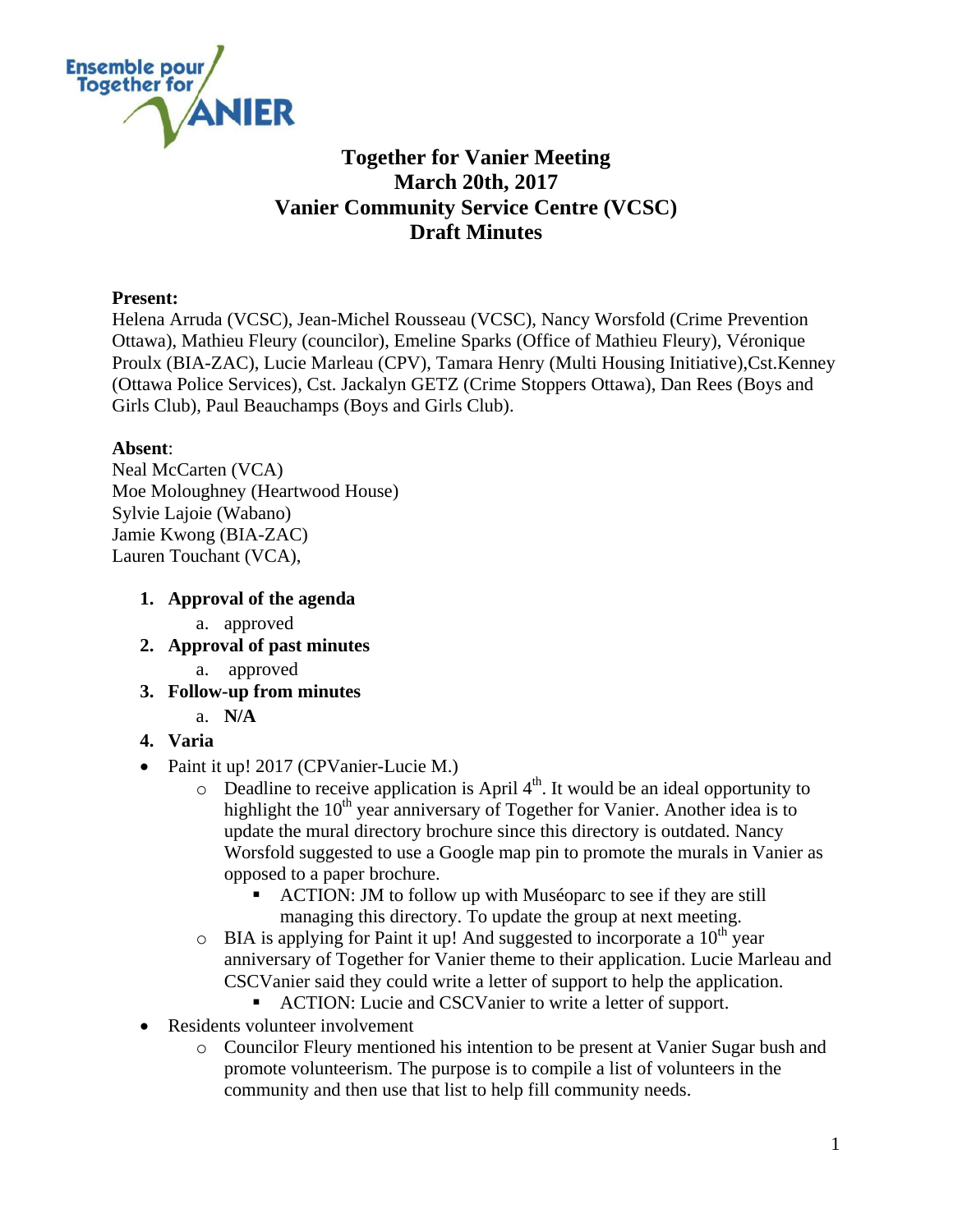- o The group shared their thoughts on the level of volunteer involvement in Vanier and acknowledged that it decreased over the last 2-3 years. Nancy Worsfold suggested to make a calendar of events so we have something to show to future volunteers.
	- ACTION: Lucie Marleau said she would start preparing one.

## **5. Updates from partners:**

- Crime Prevention Vanier
	- o Lucie distributed the engagement and planning framework of the Ottawa police.
	- $\circ$  Promoted the upcoming VCA Safety Forum, [April 24 @ 7 p.m.](http://x-apple-data-detectors/0) Centre Francophone
	- $\circ$  Provided an update on Vanier's NW Program (9 active watches, 1 inactive = 200+ registered members YAY!)
	- o Provided a document showing the OPS plans for the development of a Formalized Community Network - attached. Criteria is currently being developed to select 2 'priority' neighborhoods to launch & test the FCN model
	- $\circ$  L. Marleau and reps from Lowertown & Hintonburg are developing a 1-pager highlighting the changes brought on by the OPS new service delivery model a.k.a. Service Initiative
	- o L. Marleau & J-M Rousseau will be participation in 1/2-day training on the Post-Incident Neighborhood Support Network, March 23rd, 2017. We will report back to T4Vanier at the next meeting.
	- o L. Marleau has offered to provide a support letter for the QVBIA's Paint it Up! funding application
	- $\circ$  Reiterated the importance of updating the T4Vanier website. To keep it doable in the short term, perhaps just a 'landing page' of community group logos (with link to their website) + a calendar of events
- Boys and Girls Club of Ottawa
	- o Working currently with CHEO in order to better equip volunteers of Boys and Girls in coping with the ever-increasing level of youth dealing with mental health. Boys and Girls has sent a cohort of youth volunteers to CHEO's Headstrong Summit. This cohort will then teach what they've learned to their school.
- Multi-Housing Initiative
	- $\circ$  MHI is opening a new housing project in Barrhaven called The Haven. A 19 Million dollars project capable of housing 300 families. MHI on Blake Blv. Is looking for volunteers.
- CSCVanier
	- $\circ$  Helena talked about the new Social Pediatrics Hub, the first one in Ontario, about to be established in the Francophone Centre, 270 Marier ave. The funding is coming from the Local Poverty Reduction Strategy- Government of Ontario. The Hub will offer accessible health and social services for children and their families in Vanier. This Hub is scheduled to open its door in late April, early May.
- Councillor's Office
	- $\circ$  The City is launching the new affordable OCTranspo monthly transit pass called Equipass. This pass will provide a lower-priced transit option for those who live